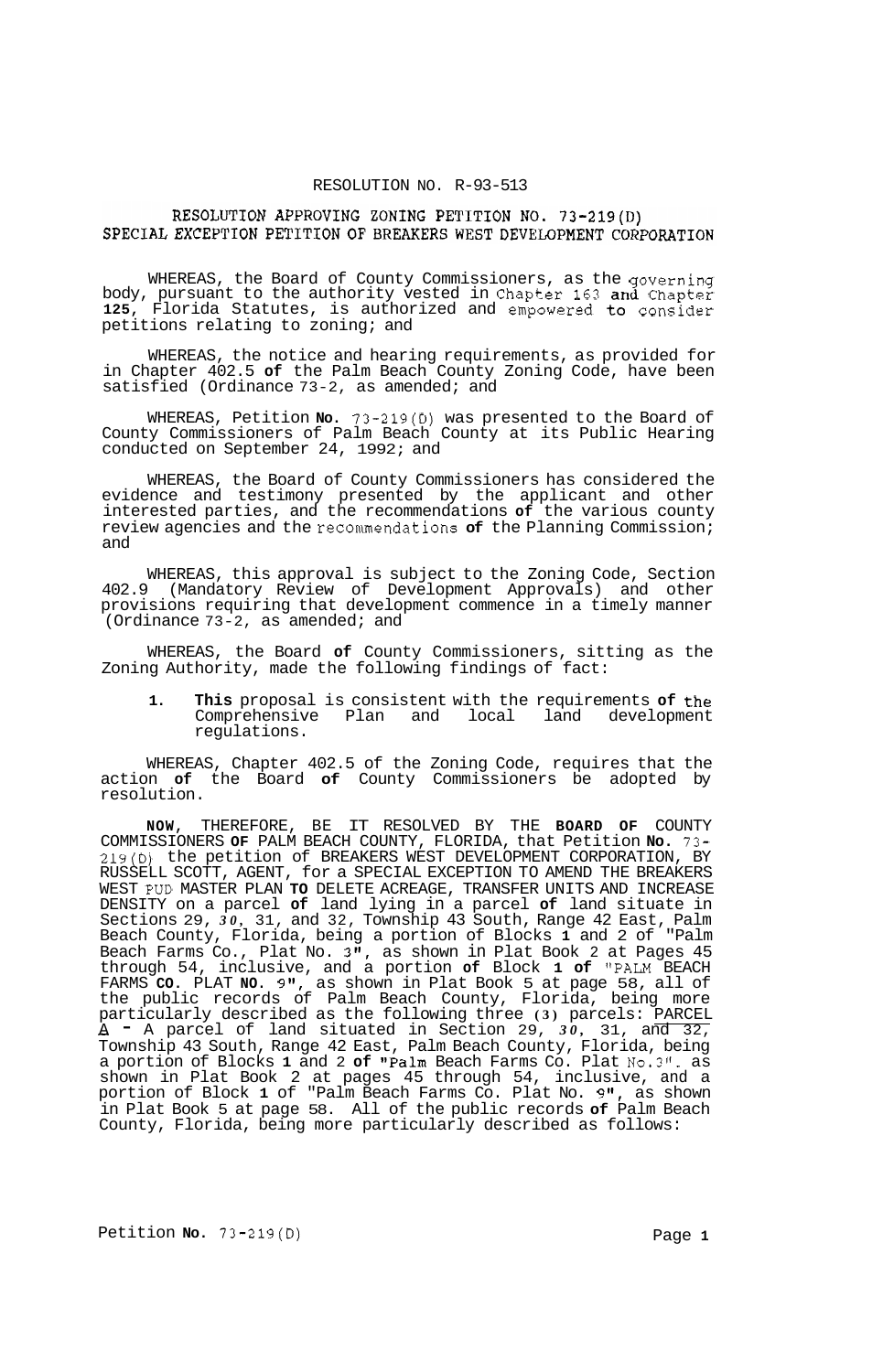Commencing at the Northwest corner of Lot **1** of Block **1** of said "Palm Beach Farms **Co.** Plat **No. 3",** thence along the north line of said Lot **1 S89°5514811E,** a distance of **150.15'** to a point in the east Right-of-way line of Lake Worth Drainage District **E-1** Canal Right-of-way, said point being the point of beginning. From said point of beginning: thence continuing along the north line of said **Lot 1 S89°551481tE,** a distance of **1559.85** feet to a southerly extension of the west line of Lot 4, Block 1, of the aforementioned "Palm Beach Farms Co. Plat No. 9"; thence N 00°54'38", along the west line of said Lot 4, a discance **of 1434.62** feet; then **S87°468191tE,** a distance **of 602.08** feet to the east line of said Lot **4;** thence **N 0O034I14E. A** distance of **64.76** feet to the northeast corner of said lot **4;** thence **S87O44 155f1E** along the north line of lot **5** of said "Palm Beach Farms Plat **No. 9(I,** a distance of **308.63**  feet; thence S **00°29150t1W,** a distance of **64.63** feet; thence *S*  **87°461081rE,** a distance of **1380.57** feet to the east line of lot **7** of said "Palm Beach Farms Plat **No. 9";** thence **S 00°04115g1W** along said east line of Lot **7,** a distance of **1348.11** feet to a point in the north line **of** lot 2 of the aforementioned block **2,** "Palm Beach Farms Plat **NO. 3";** thence *S* **89°56'49\*1E** along the north line of said lot **2,** block 2, a distance of **1979.63** feet of the northeast corner of said lot **2,** block 2; thence S **0Oo02'11"W** along the east line of said lot **2** and the southerly extension thereof, lot **4** 2nd the southerly extension thereof, and lot 9, of said block **2 of** "Palm Beach Farms **Co.** Plat **No. 311,** a distance of **3358.54** feet to the southeast corner of said lot 9; thence N89°57'49"W, along the south line of said lot **9,** a distance of **228.17** feet to the southeast corner of **flO-S1l** tract **4 of** '\$Breakers West Plat **No. 2",** as shown in plat book *36* at pages **31-35 of** the aforementioned public records. Said point lying on a curve in the westerly line **of** "Rubin Road" shown as being an **80** foot wide right-of-way on said 'IBreakers West Plat No. 2", now "Sansbury's Way". Said curve being concave to the northwest, having a radius of **1105.92** feet and a chord which bears **S33°05t531tW;** thence southwesterly along the arc of said curve, subtending a central angle of **10°1511511,** a distance of **3.30** feet to the end **of** said curve; thence **S33°11101"W** along a line **40.00** feet northwest of and parallel with the centerline of said "Sansbury's Wayvt, as shown on "Breakers West Plat **No. 13"** recorded in plat book **55** at pages **145** through **150,** inclusive, of the aforementioned public records, a distance of **502.90** feet to the beginning of a curve concave to the southeast having a radius of **1185.92** feet; thence southerly along the arc **of** said curve, subtending a central angle of **33°07'27"**, a distance of **685.61** feet; thence **S00°03'34"W**, a distance of **202.87** feet to a point in the north line of the Lake Worth Drainage District Canal L-3 Right-of-way, **75** feet in width, as shown on the aforementioned "Breakers West Plat **No. 13";** thence N89°57'56"W along said canal north right-of-way line, a distance of **1991.82** feet to the east line **of** lot **11,** block **1** of the aforementioned IIPalm Beach Farms **Co.** Plat **No. 3";** thence **S00°031011gW a** distance of **75.00** feet to the southeast corner of said lot **11,** block **1;** thence **N89°57t5711W** along the south line of lot **11** and lot **12** of said block **1,** a distance of **2309.90** feet to the southwest corner of said lot 12; thence N00°02'21"E along the west line of said lot **12,** distance of **75.00** feet to the north line of the aforementioned Lake Worth Drainage District **L-3** Canal Rightof-Way; thence **N89°57'571tW** along said canal north right-of-way line, a distance of **223.10** feet; thence **N00°02'21nE,** parallel with and **223.10** feet west of the east line of said lot **13,** block **1,** a distance of **585.78** feet to the north line of said lot **13;** thence **N89°87t431gW,** along the north line of said lot **13, a** distance of **809.18** feet **to** a point in the east line of the Lake Worth Drainage District **E-1** Canal Right-of-way, **150.00** feet in width; thence **N02°36'211\*E** along said canal east right-of-way line, **a** distance of **4054.49** feet to the point of beginning. The above described parcel contains **684.084** acres of land, more or less. Less a portion **of** 

Petition **No. 73-219(D)** Page **2**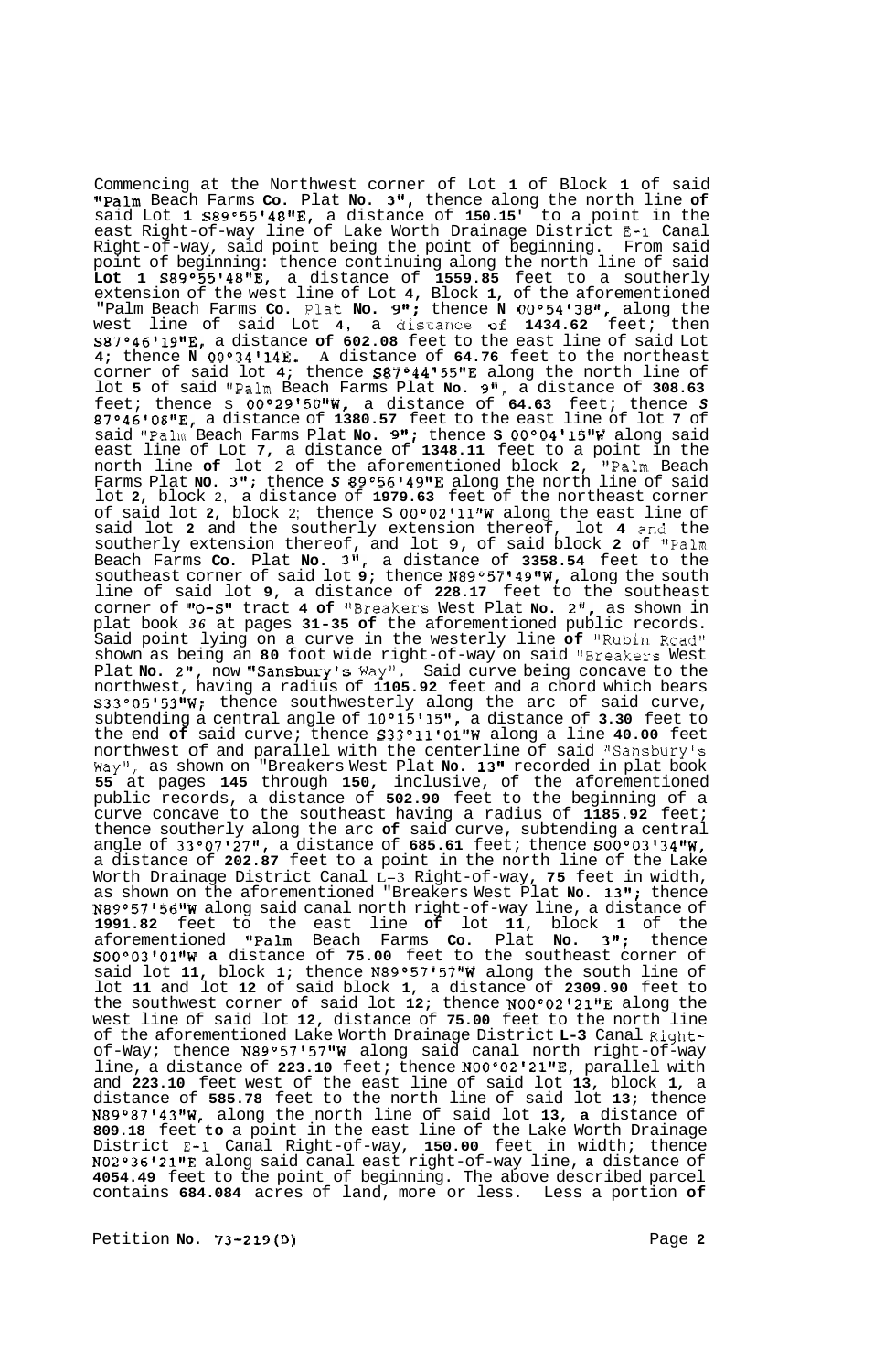the west one half of the aforementioned lot **5** of block. PARCEL **B** - "Palm Beach Farms Co. Plat No. 9" described as follows: Commencing at the southwest corner of :Breakers West Plat No. 1" as shown in plat book **32** at page **83** of the aforementioned public records. Said corner being also the southeast corner of the aforesaid west one half of lot **5,** block **1,** "Palm Beach Farms Plat **No. gft,** thence along the west line of said "Breakers West Plat **No.**  ltt, **N00°29t5011E,** a distance of **239.00** feet to the point of beginning, Frm **th?** '"\~!r7t **of** beginning: thence **N89°35t00tfW,** <sup>a</sup> distance of **135.02** feet; thence **S00°32'03B1W,** a distance of **239.83**  feet **to** the south line of the aforesaid lot 5, block **1,** '\*Palm Beach Farms Co. Plat No. 9"; thence N89°56'07"E along said south line of lot **5,** a distance of **175.18** feet to the south corner of said lot **5;**  thence N00°34'14"E along the west line of said lot 5, a distance of **602.83** feet; thence **A88°59t00tfE,** a distance of **309.58** feet to the west line of the aforesaid "Breakers West Plat **No. 1";** thence **S00°29150vr** W along said line of said "Breakers West Plat **No. l",** a distance of **358.68** feet to the point of beginning. The above described out parcel contains **3.529** acres of land, more **or** less. described out parcel contains 3.529 acres of land, more **or** less.<br>Less, also, the right-of-way for Rubin Road (Sansbury'**s** Way), as described in the right-of-way warranty deed recorded in official record book **2615** at page **510** of the public records of Palm Beach County, Florida, containing **4.21** acres of land, more or less. Less, also, that portion of parcel **a** lying in the Lake Worth Drainage District Canal Right-of-Ways as described in quit claim deed recorded in official record book **2698** page **1825** and right **of**  way reservation recorded in official record book **1994** at page **1593**  of the Public Records of Palm Beach County, Florida, more particularly described as follows: The north **70** feet of lots **4, 5,**  *6,* and **7,** and the north **70** feet of the platted road right-of-way lying between said lots 6 and 7, of block 1 of "Palm Beach Farms Co. Plat **No. 9",** as shown in plat book **5** at page **58,** and the south **75** feet of lots **12** and **13** of block **1 of** "Palm Beach Farms Co. Plat no. **3",** as shown in plat book **2** at pages **45** through **54,** inclusive, all of the aforementioned public records. The canal rights-of-way as described above contain a total of **4.728** acres of land, more or less. Less, also, the additional right-of-way for Sansbury's Way as described in official record book **4723** at page **1638** of the public records of Palm Beach County, Florida, containing **1.380**  acres of land, more or less. Less a portion of the west one half of the aforementioned lot 5 of block 1, "Palm Beach Farms Co. Plat **No. 9''** described as follows: Beginning at the southwest corner **of**  IIBreakers West Plat **No. 1",** as shown in plat book **32** at page **83** of the aforementioned public records, said corner being also the southeast corner of the aforesaid west one half of lot 5, block **1,**  IIPalm Beach Farms Plat **No. 9",** thence **N89O56'07W,** a distance **of 135.17** feet; thence **N00°3210311E,** a distance of **239.83** feet, thence **S89°35r00v8E,** a distance of **135.02** feet; thence **S00°29t508rW,** a distance **of 239.00** feet to the point of beginning. The above described out parcel of land contains **32,343** square feet or **0.743**  acres, more or less. PARCEL C - **A** parcel of land situated in Sections **28** and **29,** Township **43** South, Range **42** East, Palm Beach County, Florida, being lot *8,* lot **9,** and the west one half of lot **10** of block **1** of "Palm Beach Farms Co. Plat **No. gff,** as recorded in plat book **5** at page **58** of the public records of Palm Beach County, Florida, less and except, the north **32** feet of the east one half **of**  lot **9** and the west one half of lot **10** conveyed to Lake Worth Drainage District in official record book **67** at page **419** and page **451** of said public records. The above Parcel C contains **50,669**  acres of land, more or less. The entire site being located on the *S.* side of Okeechobee Blvd., **E.** side **of** Sansbury Way, W. side of **U.S. 441** (SR **7)** in the **RS** Zoning District, was approved on September **24, 1992,** as advertised, subject to the following conditions: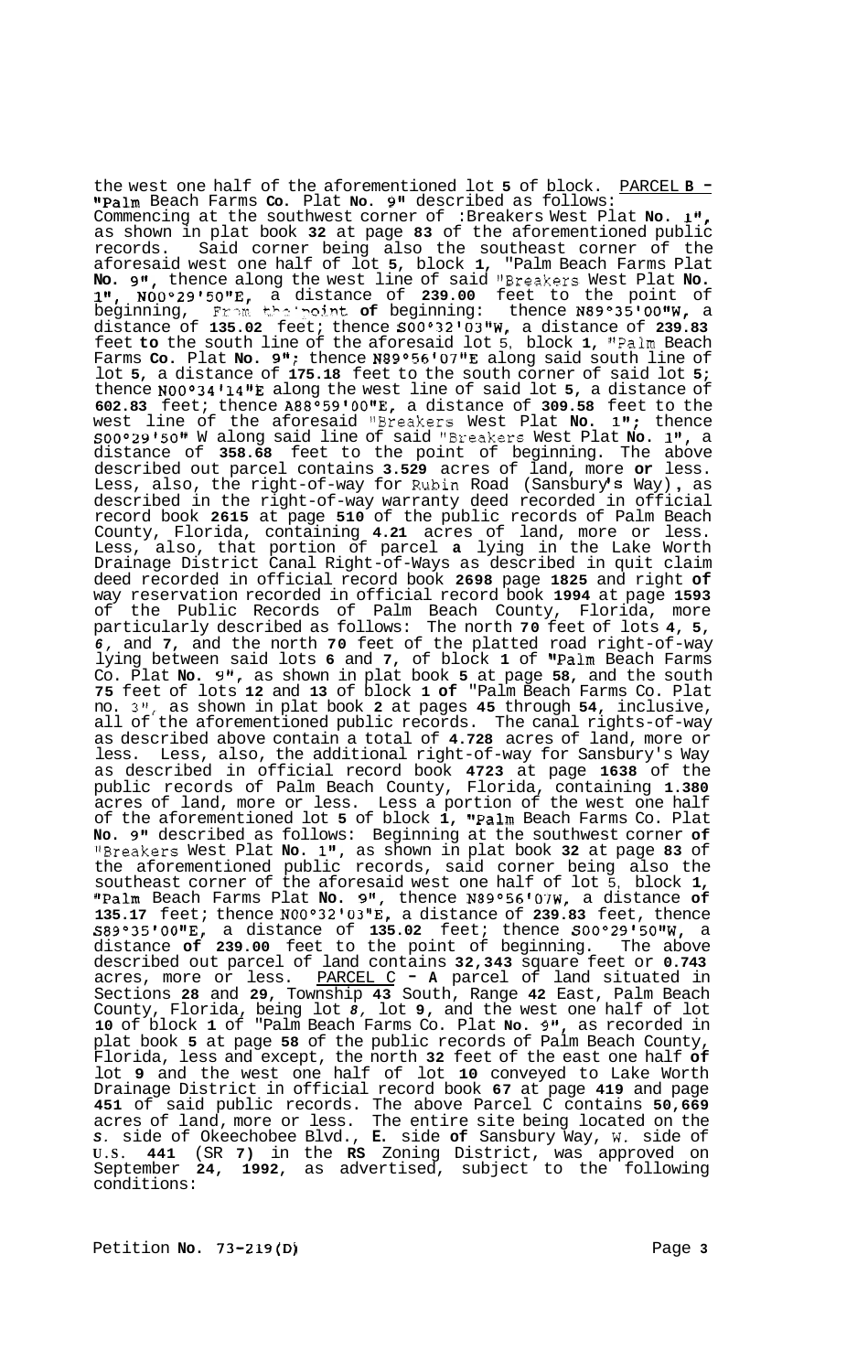**1.** Conditions A.1. of R-91-253, Petition 73-219(C), which currently states:

### **The petitioner shall comply with all previous conditions of approval, unless expressly modified herein.**

**Is** hereby deleted.

- **<sup>2</sup>**. All previous conditions of approval applicable to the subject property have been consolidated as contained herein. The petitioner shall comply with all previous conditions of approval, including original deadlines for Zoning Code Section 402.9 compliance, unless expressly modified. (ZONING/MONITORING)
- 3. The petitioner shall receive certification of the site plan approved by the Board **of** County Commissioners for the subject property, as amended as required by the conditions of approval, by the Site Plan Review Committee on or before October 31, 1992. (ZONING)
- **4.** Approval of the deletion **of** Parcel **W** from P73-219(D) shall extinguish the Special Exception for a Planned Unit. Development from Parcel **W,** as shown on Exhibit 135. (ZONING)

# **B.** ACCESS

- **1. Maintenance vehicles shall not access onto Okeechobecs**  Boulevard from the maintenance area. Access to the **Planned Unit Development for these maintenance vehicles**  shall be at south of the maintenance area. Previously Condition **2 of** R-73-818, Petition 73-219.
- **2. Prior to master plan certification the developer shall**  provide documentation of right of way access to the "not **included" parcel located in the northwestern portion af the site.** Previously Condition 7 **of** R-85-943, Petiticn 73-219 (A).
- 3. Condition 11 of R-90-834, Petition 73-219(B), whic:h currently states:

Parcel "W" shall not be permitted direct access **onto Sansbury Way or Okeechobee Boulevard.** 

**Is** hereby deleted.

### C. BUILDING AND SITE DESIGN

- **1. Prior to Master Plan certification the master plan shall be amended to reflect the following:** 
	- **a. Appropriate housing categories for each parcel pursuant to Section 402.7.B.3.6(2) of the zoning code.**
	- **b. Plat book and page number of recorded platt-ed parcels and corresponding dwelling unit count.**
	- **c. All parcels previously site planned shall refldtct**  the corresponding unit count. Previously Condition *6* of R-85-943, Petition 73-219(A).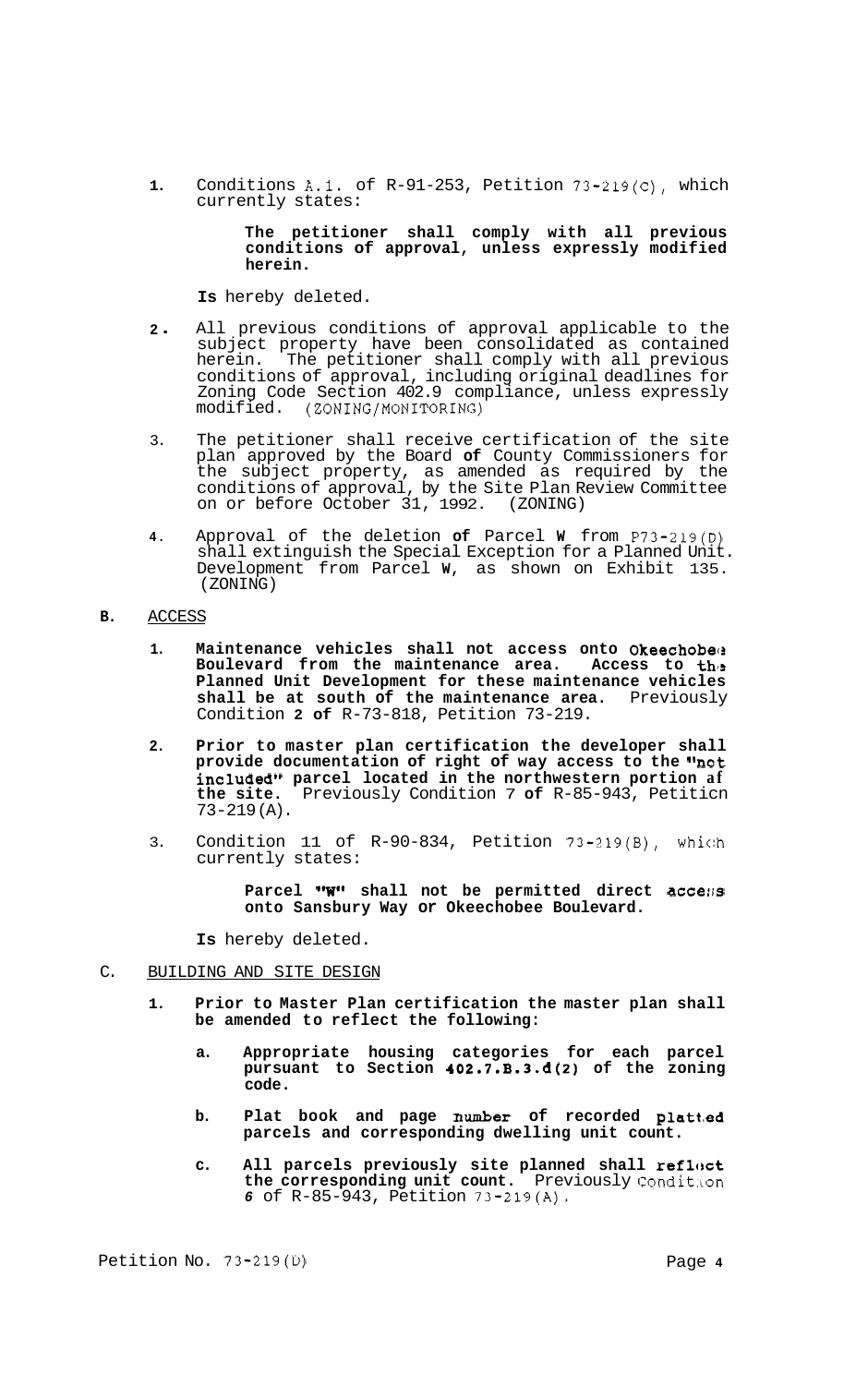**2. All** proposed air conditioning and mechanical equipment shall be screened from view on all sides by a visually opaque barrier consistent with the color and character of the principle structure or equivalent landscape material. (BUILDING/ZONING)

# **D.** CIVIC SITE

Condition **No. 3** of **R-90-834,** Petitior, **73-33.9fB)** which  $\mathbf{L}$ presently states:

> **The petitioner may exchange the required on-site dedication of land for civic uses either by conveying fee simple title for a parcel of land off-site equal in acreage or cash of equal value. In addition, in the event that the off-site land dedication is of less cash value than the on-site dedication, petitioner shall also contribute an amount in cash equal to the difference between the value of the on-site and off-site land dedications. The value of the land shall be based upon its value as a civic site. This contribution shall be used to offset the identifiable impacts directly attributable** *to* **this project. If an off-site land or cash contribution is accepted by Palm Beach County, the petition shall be deemed to have satisfied the intent of Zoning Code Section 500.21.H.**

> **The value for this release shall be determined by the Department of Property and Real Estate Management, and be approved and accepted by the Board of County Commissioners prior to master plan certification. This agreement shall be clearly noted by the applicant on the approved master plan.**

Is hereby amended to read:

On or before February **1, 1993,** the petitioner shall notify the County of its election to either satisfy the **2%** civic requirement by reservation of the required civic site for civic purposes by amendment to the Master Plan, or to exchange the required **on-** site dedication of land for civic uses either by conveying fee simple title for a parcel of lanc. off-site equal in acreage or cash of equal value. In addition, in the event that the off-site land dedication is of less cash value than the on-sit $e_{\pm}$ reservation, petitioner shall also contribute a11 amount in cash equal to the difference between the value **of** the on-site and off-site parcels. Thi? value *of* the land shall be based upon its value as a civic site. This contribution shall be used to<br>offset the identifiable impacts directly offset the identifiable impacts directly<br>attributable to this project. If an off-site land attributable to this project. If an off-site land or cash contribution is accepted by Palm Beach County, the petition shall be deemed **to** haxe satisfied the intent of Zoning Code Section **500.21.H.** The value for this release shall k)e determined by the Department *of* Property and Rezil Estate Management, and be approved and accepted 1)y the Board of County Commissioners prior to master plan certification. This agreement shall be clearly noted by the applicant on the approved master plan.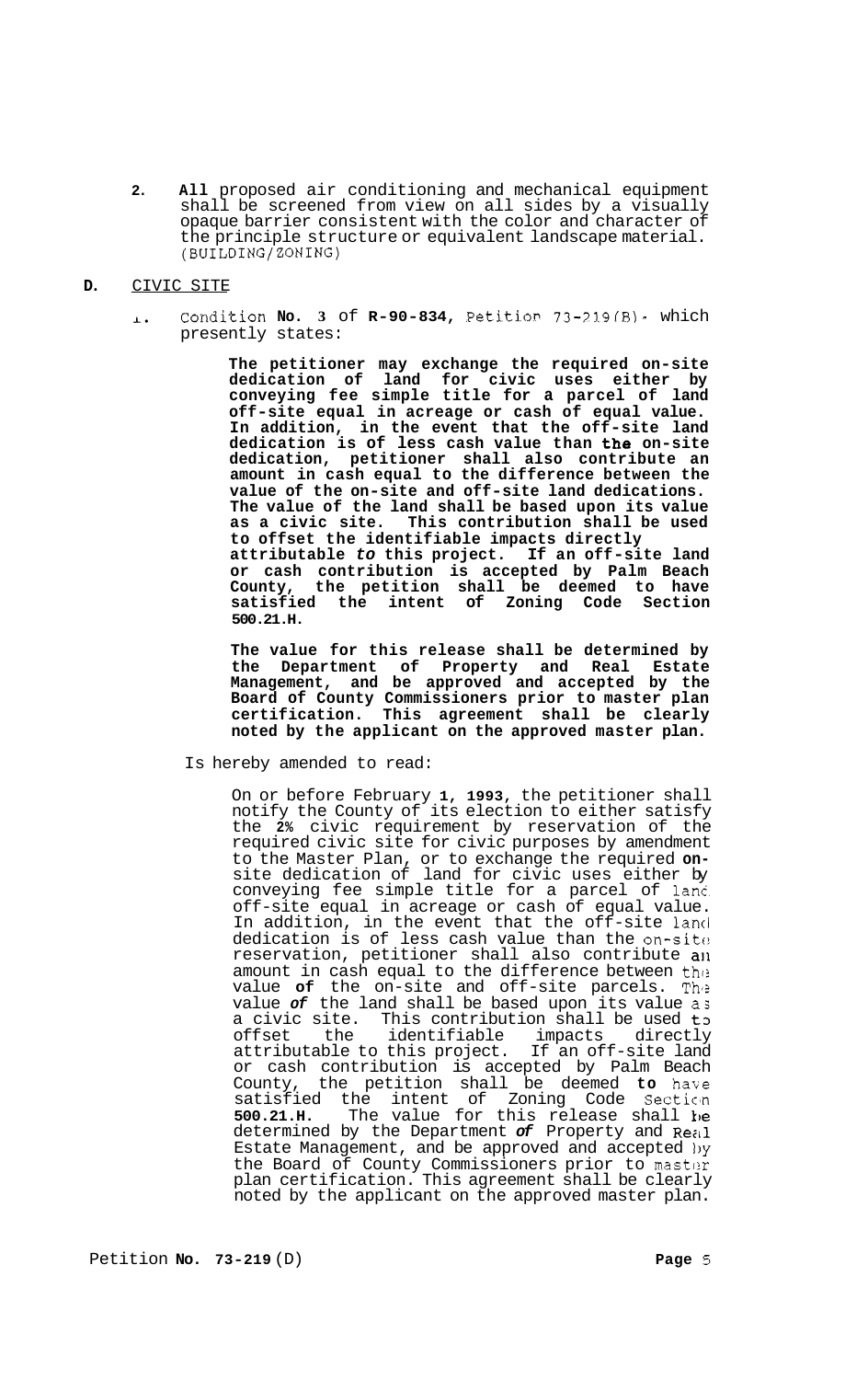In the event the petitioner elects to amend the master plan to reserve the civic site for civic purposes, the location thereof shall have direct access to Okeechobee Road or Sansbury Way. Petitioner shall file this amendment to the master plan on or before April 1, 1993 showing the civic site on either Parcel *Q* or Parcel *S.* Final approval of the amendment may be granted by the Development Review Committee Palm Beach County shall have a right of first refusal to acquire all or a portion of the civic site in the event that the petitioner receives a bona fide third party offer to purchase all or a portion of such civic site. Such rigfht **of** first refusal to purchase shall be at the same price contained in the third party offer. The County shall exercise such right of first refusal within ninety **(90)** days of notice from petitioner of the third party offer.

**In** the event the petitioner elects to reserve the civic site for civic purposes, the petitioner shall reimburse the County for the cost of both appraisals obtained by the County in the amount *of*  \$4,250.00, and payment to be made within thirty (30) days of such election.

- **2. Prior to Site Plan Review Committee Certification, the Master Plan shall be amended to designate the 0.44 acre parcel east of Sansbury's Way as a Civic Bite.**  Previously Condition D.lof R-91-253, Petition 73-219(C).
- 3. Prior to site plan certification, the petitioner shall indicate **on** the Master Plan the civic site with its appropriate underlying residential use to include: unit type, density and maximum number of units. In the event the petitioner elects to "cash out" in accordance with Condition D.l and develop the subject parcel; access shall be limited to the internal circulation system **of**  the Planned Unit Development. **(PREM/ZONING/ENGINEERING)**

**E.** ENGINEERING

- **1. Turning lanes onto Okeechobee Boulevard at the projec'; entrance road shall be constructed at his expense.**  Previously Condition 1 of R-73-818, Petition 73-219.
- **2. This development shall retain onsite the first one inch of the stormwater runoff per Palm Beach County Subdivision and Platting Ordinance 73-4, as amended.**  Previously Condition 1 of R-85-943, Petition 73-219(A).
- 3. **Breakers West Development Corp. shall convey for tLe ultimate right of way of Lyons Road 60 feet frcm centerline, approximately an additional 20 feet, withjm**  90 days of adoption of the Resolution by the Board  $\omega f$ **County Commissioners; conveyance must be accepted by Pa:.m Beach County prior to issuance of first Building Perm:.t**  and shall be for all remaining unplatted parcels of **property owned by Breakers West.** Previously Condition **2**  of R-85-943 , Petition 73-219 (A) .

لوارد وبالرود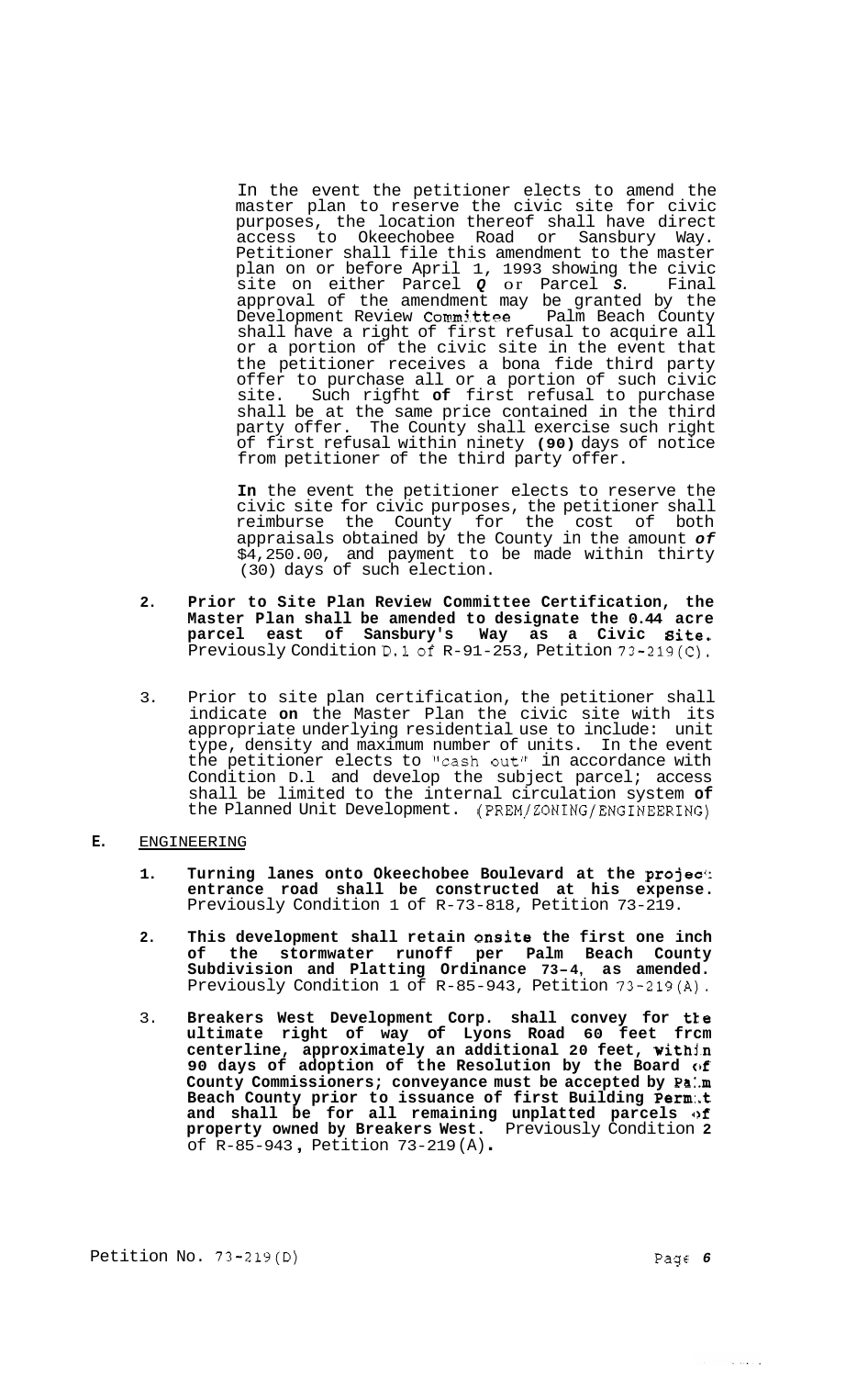- **4. The Petitioner shall provide Palm Beach County with** *iL*  **road drainage easement through this project's internal**  lake system to legal positive outfall for the road **drainage of Okeechobee Boulevard, Lyons Road an11 Belvedere Road. This drainage easement shall be subject to all governmental agency requirements.** Previousl? Condition **2 of** R-73-818, Petition 73-219.
- 5. **The property owner shall construct dual left turn lanes east approach on Okeechobee Boulevard at the project's entrance road. This construction shall be concurrent with 4 laning of Okeechobee Boulevard from 8tate Road 7 to Golden Lakes Boulevard. This property owner shall also be responsible for any and all Change Orders associated with this construction.** Previously Conditicn 7 **of** R-90-814, Petition 73-219(B).
- *6.*  **The Developer shall install signalization if warranted as determined by the County Engineer at:** 
	- **a. Project's entrance and Belvedere Road b. project's entrance and Okeechobee Boulevard.**

**Should signalization not be warranted after 12 months of the final Certificate of Occupancy this property ownor**  shall be relieved from this condition. Condition 8 **of** R-90-834, Petition 73-219(B).

7. **The Developer shall plat the subject property .in accordance with provisions of Palm Beach County's Subdivision Platting Ordinance 73- <sup>4</sup>as amendeli.**  Previously Condition 10 **of** R-90-834, Petition 73-219(B).

## F. **HEALTH**

- 1. **The water and sewerage facilities shall be developed and constructed by the developer at his expense and deeded to Palm Beach County for one (1) dollar, for ownership, operation and maintenance.** Previously Condition 3 **of R-**73-818, Petition 73-219.
- 2. Condition 4 **of** R-90-834, Petition 73-219(B) , which currently states:

**Sewer service is available to the property. Therefore, no septic tank shall be permitted on the site.** 

**Is** hereby deleted.

3. Condition 5 **of** R-90-834, Petition 73-219(B), wh..ch currently states:

> **Water service is available to the properi;y. Therefore, no well shall be permitted on the s:.te to provide potable water.**

**Is** hereby deleted.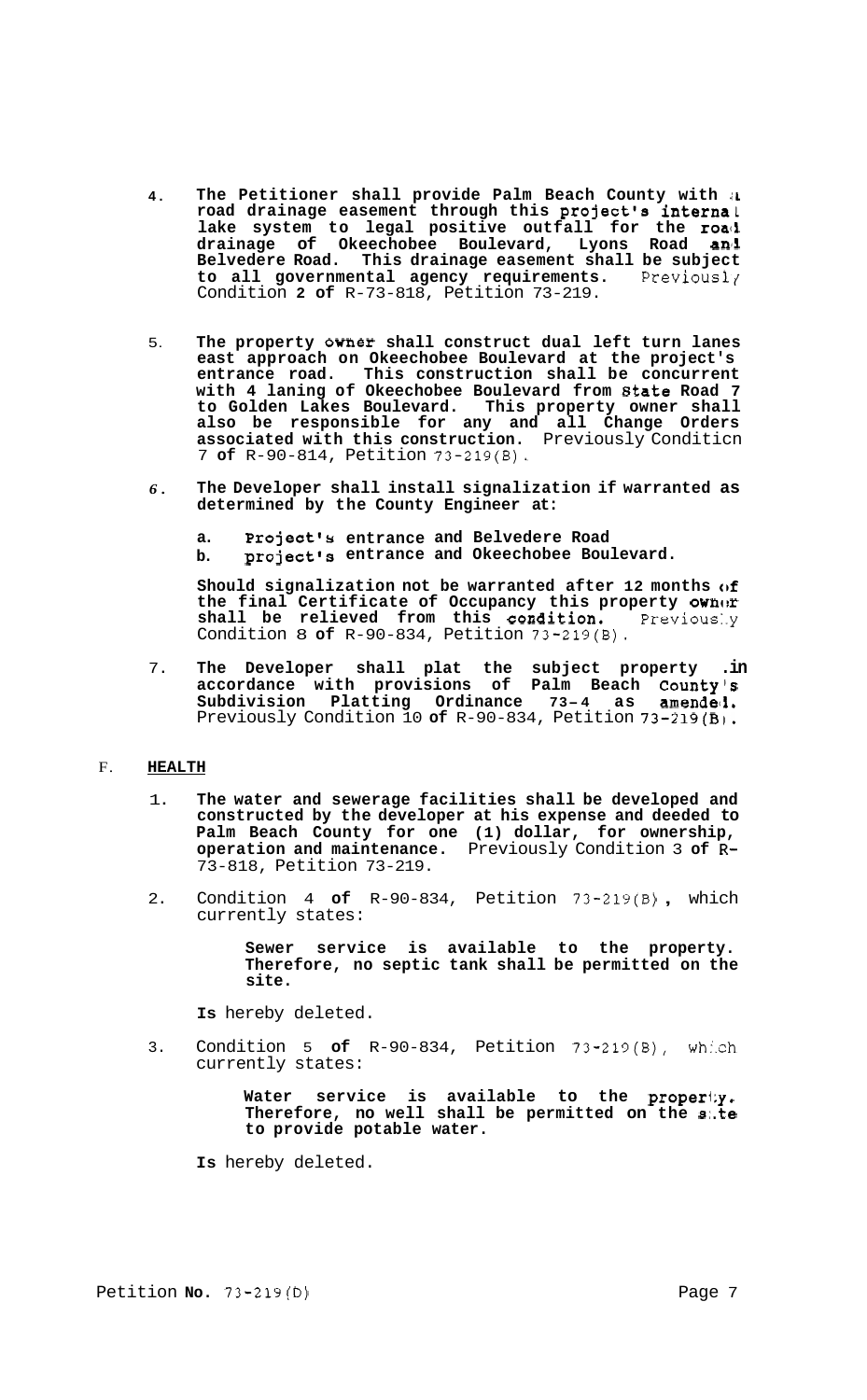**4.** Condition B.l **of** R-91-253, Petition 73-219(C), which currently states:

> **Sewer service is available to the property. Therefore, no septic tank shall be permitted on the site.**

**Is** hereby deleted.

5. Condition **B.2 of** R-91-253, Petition 73-219(C), which currently states:

> **Water service is available to the property. Therefore, no well shall be permitted on the site to provide potable water.**

**Is** hereby amended to read:

Water service and sewer service are available to the property. Therefore, no potable well and/or on site sewage disposal system shall be permitted on the site.

### *G.* IRRIGATION QUALITY WATER

**1.** When irrigation quality water **is** available within *500*  feet of the property, the petitioner shall connect to the system subject to permitting and/or requirements **of** the Florida Department of Environmental Regulations and/or the South Florida Water Management District. The cost for connection shall be borne by the property owner. (UTILITIES)

### **H. LWDD**

**1.** Condition **No.** 9 of R-90-834, Petition 73-219(B) , whicll presently states:

> **The property owner shall convey to the Lake Wort'l Drainage District the north 70 feet of the West** *1/1 of* **Tract 5, all of Tract 8, all of Tract 9, (less the north 32 feet) thereof, and the West 1/2 of Tract 10 (less the North 32 feet thereof) all in Block 1 according to the plat of Palm Beach Farns No. 9 for the required right-of-way for Lateral**  Canal No. 1, by Quit Claim Deed or an Easement Detd **in the by said District within ninety (90) days of the approval of the Resolution approving th:.s project.**

Is hereby amended to read:

The property owner shall convey to the Lake Worth Drainage District the north 70 feet **of** the West **1/2 of** Tract 5, all in Block **1** according to the plat **of**  Palm Beach Farms **No.** *9* for the required right-c fway for Lateral Canal **No. 1,** by Quit Claim Deed or an Easement Deed in a manfier and form acceptable by said District within ninety **(90)** days of 1:he approval of the Resolution approving this project.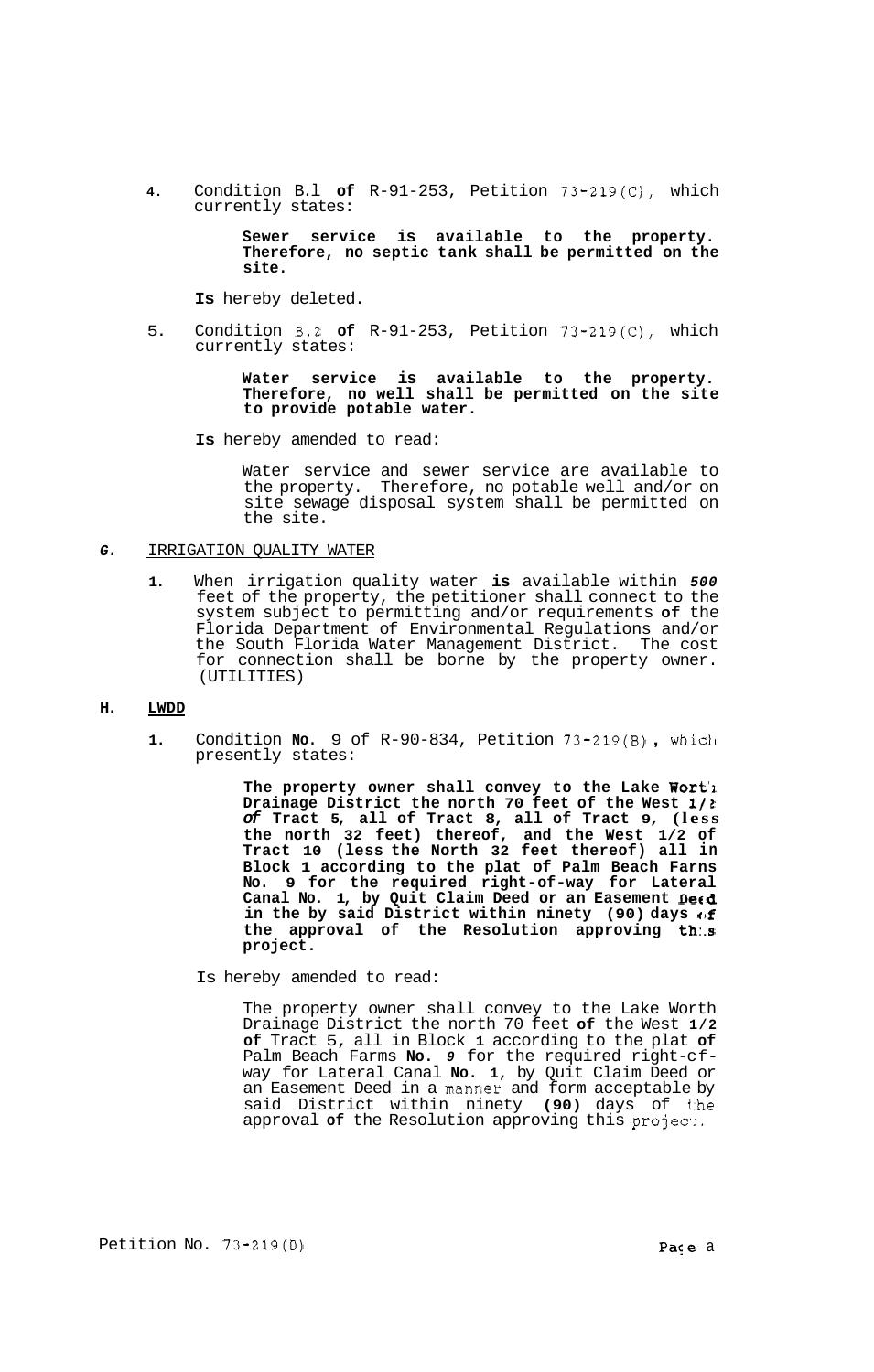#### **I. LEGAL**

1. **The petitioner shall present a notarized Affidavit of Disclosure at the 2oning Authority Meeting.** Previously Condition 8 of R-85-943, Petition 73-219(A).

#### **J.**  PLANNED UNIT DEVELOPMENT

**1.** Each pro2osed primary structure within the **PUD** shall clearly display a street address number on the facade **or**  the building or on a mailbox, whichever is legible from the street. (CODE ENFORCEMENT)

#### **K.**  RECYCLE SOLID WASTE

- **1.** The property owner or lessees shall participate in a recycling program when available in the area. Material to be recycled shall include, but not **be** limited to, paper, plastic, metal and glass products. (SWA)
- 2. The petitioner shall encourage homeowners to participate in a recycling program for paper, plastic, metal and glass products. (SWA)

#### L. SCHOOL BOARD

1. Condition No. C.l **of** R-91-253, Petition 73-219(C), which presently states:

> **The petitioner shall include in all sales and promotional literature and agreements for purchase! information that children in the development may be bused because of School Board policies regardin([**  overcrowding, racial imbalancing or other policy **matters. This information shall be updated on a11 annual basis.**

Is hereby deleted.

- 2. All sales and notice literature and purchase agreements for the within development shall include a statement/ notice that students may not be assigned to the nearest school and that all prospective buyers are encouraged *to*  contact the Palm Beach County School Board to determire which school assignment will apply to their childrer.. **(SCHOOL** BOARD)
- **3.**  Prior to master plan certification, petitioner(s) shall demonstrate that they have met with the School Board alld discussed the potential *of* entering into an agreement *':o*  help achieve racial balance and allow the children **W'IO**  reside within the development to attend the nearest available schools. (SCHOOL **BOARD)**

#### **M.**  USE LIMITATIONS

1. **Reasonable precautions shall be exercised during site development to insure that unconfined particulates** *(Ur.* **st particles) from this property do not become a nuisance to neighboring properties.** Previously Condition 4 **of** R-E5- 943, Petition 73-219 (A).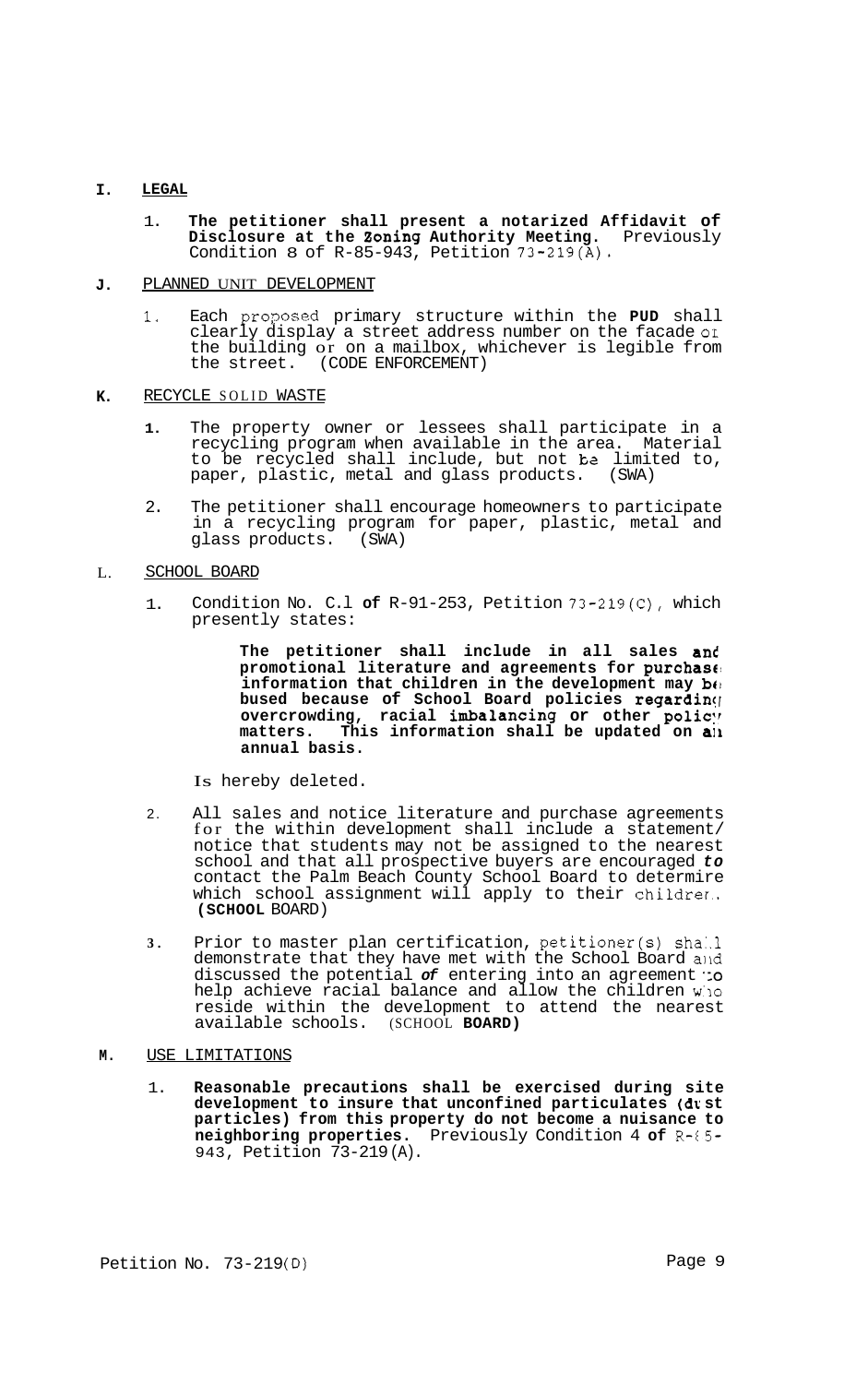- 2. **Reasonable measure shall be employed during site development to insure that no pollutants from this property shall enter adjacent or nearby surface waters.**  Previously Condition 5 **of** R-85-943, Petition 73-219 **(A)** .
- **3. The 1.8 acre commercial site shall have no more than 4,000 square feet** *of* **building area and shall be limited to the use as a real estate office.** Previously Condition *6* **of** R-90-834, Petition 73-219(B),
- N. VEGETATION PRESERVATION
	- **1.** Condition **1 of** R-90-834, Petition 73-219(B), which presently states:

**"Prior to Site Plan Review Committee application**  for Parcel "W" (50.66 acre parcel in the northeast **corner of the POD), the petitioner shall:** 

- **a. Designate a minimum of ten percent (10%) oi' Parcel rrW" as open space, landscape buffer anci preserve area. Lakes and water bodies shal:.**  not be included in this calculation. **trenching, grade changes or other developmen-; activity shall take place in the preserve areir except as approved by the Zoning Division**<br>staff. This provision shall not restrict **staff. This provision shall not restrict selective clearing, additional planting of nes or relocated material, pruning or eradication of prohibited species within the preserve nor the creation** *of* **earth berms within the buffer area except where same may threaten preservation** *of* **desired species.**
- **b. Submit a tree survey drawn to the same scale**  as the site plan of parcel "W".
- **c. Submit a preservation, relocation and removr.1**  program which corresponds to the tree survey. **This program shall demonstrate how significant native vegetation is to be incorporated in';o the site design. At a minimum this progrim shall specify:** 
	- **1. The preservation or relocation of all ork**  trees greater than twenty-four inch<sup>3</sup> **(24") in diameter. Removal of oak trees greater than twenty-four inches (24") in diameter shall be allowed up on presentation to the Zoning Division that relocation or preservation is not feasible.**
	- **2. The preservation or relocation of all cak trees less than twenty-four inches (24") in diameter unless the condition or location of the tree is an impediment to development of the property.**
	- **3. The preservation within the preserve ilnd**  buffer areas of all healthy native plant **material (oaks, pines, sabal palms <b>ind**<br>cypress, if any).
	- **4. The preservation or relocation of native**

Petition **No.** 73-219(D)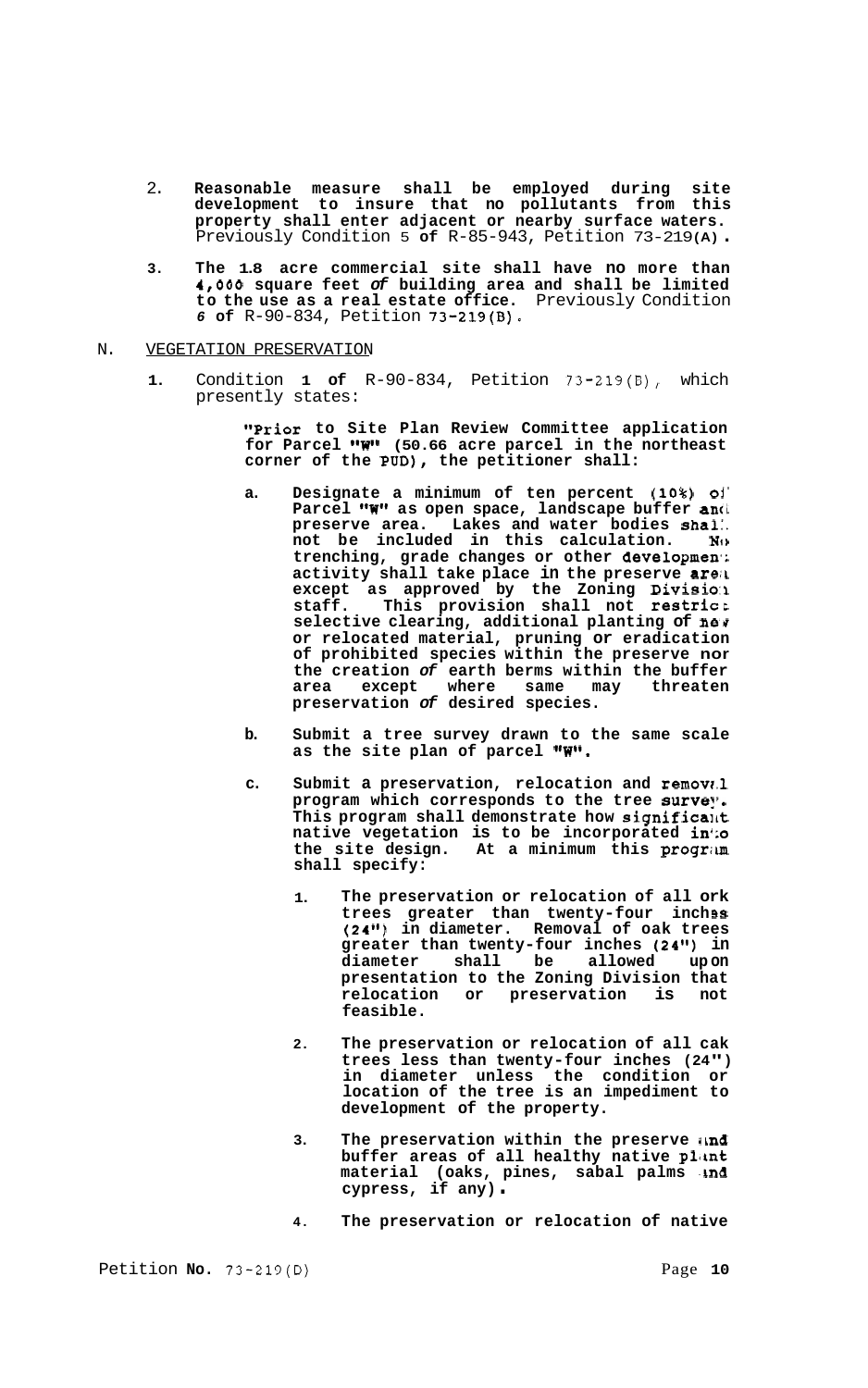**plant material (oaks, pines, sabal palms and cypress, if any) within the designated preserve and/or buffer areas and/or the installation of new native plant material into such areas so as to create a density of one tree per seven hundred fifty (750) square feet is achieved throughout the buffer/ preserve system,** 

**Is** hereby deleted.

2. Condition 2 **of** R-90-834, Petition 73-219(B), which presently states:

> **Prior to the issuance of a Vegetation Removal Permit for Parcel "W\*\*, the following shall be achieved:**

- **a. All trees to be relocated, preserved or removed shall be identified in the field and tagged and numbered according to the tree survey**
- **b. Trees to be preserved shall receive appropriate protection during site development. Protection devices shall be in place and approved by the Zoning Divisior prior to commencing any clearing activity.**
- c. Tree relocation shall occur prior to construction activity except as approved **b the Zoning Division upon submission of** *<sup>11</sup>* **development phasing plan.**

**Is** hereby deleted.

## *0.* **COMPLIANCE**

**1.** Condition **12 of** R-90-834, Petition 73-219(B), which currently states:

> **Failure to comply with any conditions of approvcl may result in the denial or revocation** *of* **a**  building permit; the issuance of a stop work o**rde**!'; **the denial of a Certificate of Occupancy on ally building or structure; or the denial or revocation of any permit or approval for any developer-one::, commercial-owner, lessee, or user of the subje,:t property. Appeals from such action may be taken LO the Palm Beach County Board of Adjustment or 1s otherwise provided in the Palm Beach County Zoning code**

**Is** hereby deleted.

2. Condition E.l **of** R-91-253, Petition 73-219(C), which currently states:

> **As provided in the Palm Beach County Zoning Cotle, Sections 400.2 and 402.6, failure to comply w:.th any of these conditions of approval at any time**  $\boldsymbol{\mathsf{u}}$ **ay result in:**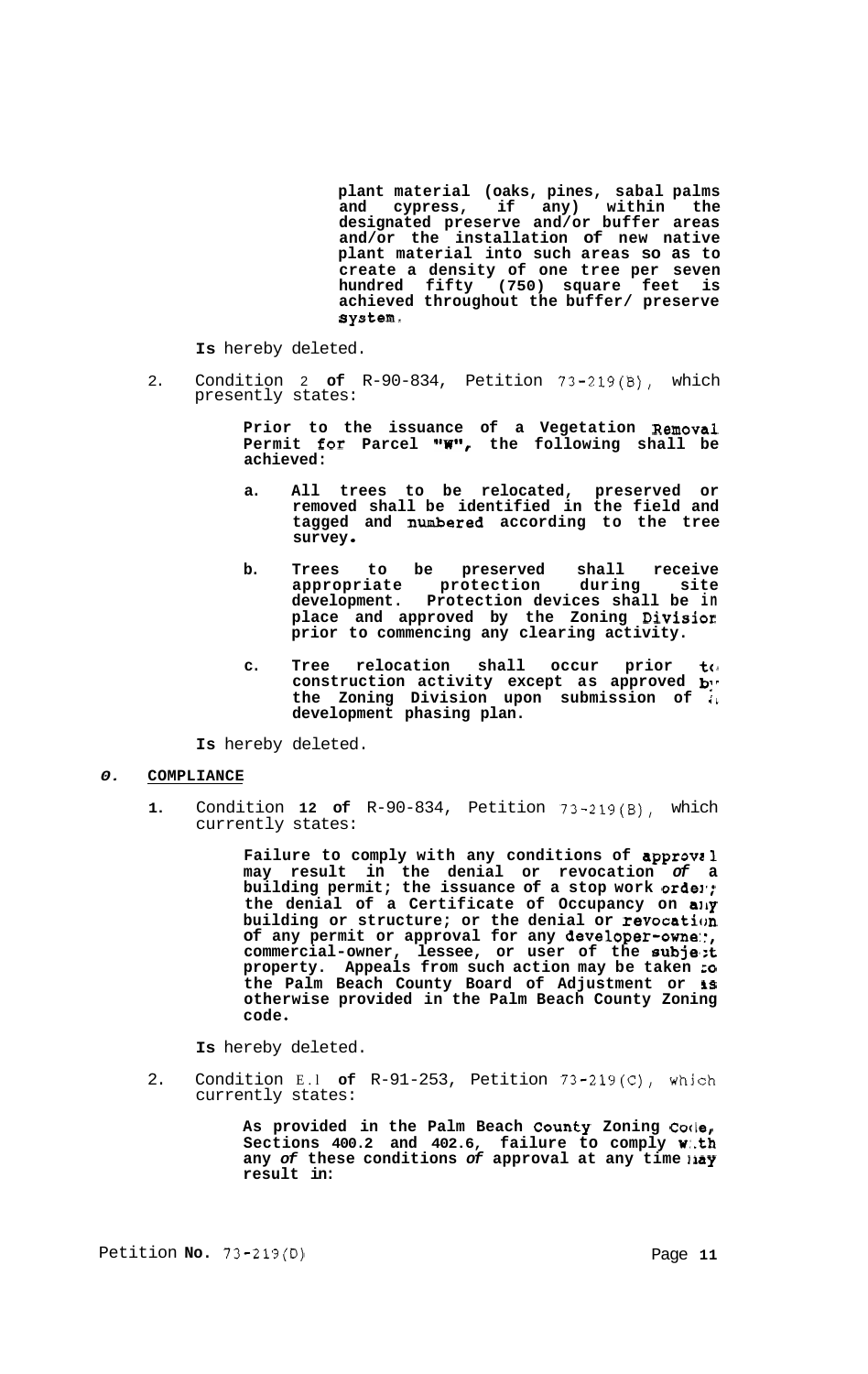- **a. The denial or revocation of a building permit; the issuance of a stop work order; the denial of a Certificate of Occupancy on any building or structure; or the denial or revocation of any permit or approval for any developerowner, commercial-owner, lessee, or user of the subject property; and/or**
- **b. The revocation of the Special Exception and any aoning which was approved concurrently with the Special Exception as well as any previously granted certifications of concurrency or exemptions therefrom; and/or**
- **C. A requirement of the development to conform with updated standards of development, applicable at the time of the finding of non- compliance, or the addition or modification of conditions reasonably related to the failure to comply with existing conditions.**

**Appeals of any departmental-administrative actions hereunder may be taken to the Palm Beach County Board of Adjustment or as otherwise provided in the Palm Beach County Zoning Code. Appeals of any revocation of Special Exception, Rezoning, or other actions based on a Board of County Commission decision, shall be by petition for writ of certiorari to the Fifteenth Judicial Circuit.** 

**Is** hereby amended to read:

- **1. As** provided in Zoning Code Sections 400.2 and 402.6, and the Palm Beach County Land Development Code, Section **5.8,** failure to comply with any *of*  these conditions of approval at any time may result in one or more of the following:
	- a. The denial or suspension of a building permii: or certificate of occupancy and use; the issuance **of** a stop work order; the denial *0::*  suspension of any permit or approval for any developer, owner, contractor, agent, tenant, lessee, or user **of** the subject property;
	- b. The revocation **of** any special exception and any zoning which was approved concurrently with the Special Exception as well as ary previously granted certifications cf concurrency or exemptions therefrom;
	- C. Rezoning **of** the property;
	- d. The addition or modification of condition:  $i$ , including a requirement that the developme'lt conform with updated standards of developmelt applicable at the time **of** the finding **of** nolcompliance;
	- e. Citation of the property owner **for** violation *of* the Zoning Code. (MONITORING)
- 2. Appeals **of** any departmental-administrative actions hereunder may be taken to the Palm Beach County Board **of** Adjustment or as otherwise provided in i:he

Petition **No. 73-219** (D) Page **12**